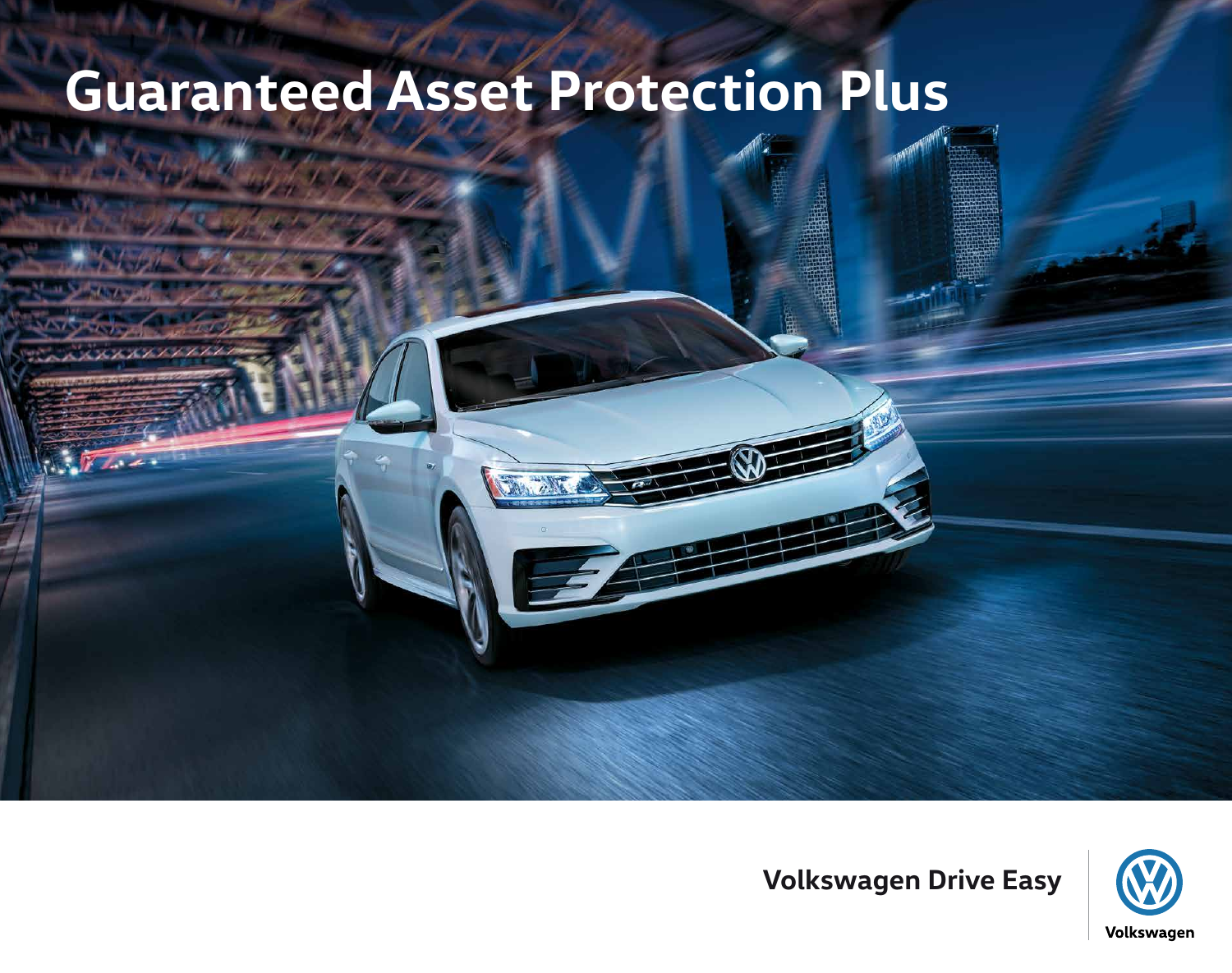If you financed the purchase of your Volkswagen, you want to protect your investment. A financial gap occurs when the amount your insurer pays falls short of your finance agreement balance. If your Volkswagen is ever declared a total loss due to an accident, theft, or natural disaster, your gap and your primary insurance deductible can easily add to up to thousands of dollars.

• Waives some or all of the difference between your primary insurance settlement and the outstanding balance on your vehicle's financing due to a covered total  $\log s^2$ 

 $\Rightarrow$ 

- No maximum dollar amount on covered losses waived<sup>2</sup>
- Includes waiver of up to \$1,000 for your primary insurance deductible<sup>3</sup>
- Transferable for a fee if another private party assumes your finance agreement<sup>4</sup>
- Cancelable at any time; after 30 days, subject to a fee<sup>4</sup>

Volkswagen Drive Easy Guaranteed Asset Protection (GAP) Plus may help by waiving some or all of the difference between your primary insurance settlement and the outstanding balance on your vehicle's financing. GAP Plus may also help provide coverage for your insurance deductible, subject to the terms and conditions of the program. What's more, you'll receive a \$1,000 credit toward the purchase of a replacement vehicle at your selling Dealership.<sup>1</sup> It's your best bet for added protection in a worst-case scenario.

1 GAP Plus is not available in all states. You must receive GAP waiver benefit to be eligible for the \$1,000 credit at the selling Dealer.

#### **GAP Plus benefits:2**

Here's an example of how you are protected by a GAP product if the vehicle is declared a total loss:<sup>2</sup>

**GAP Plus coverage offers a \$1,000 credit available at the selling Dealer to be applied toward the purchase of a replacement vehicle.1**

**Term of Vehicle Finance Agreement (Time)**

The example above is for illustrative purposes only. Actual GAP Plus waiver benefit calculations will vary based on yo specific circumstances and may not result in a GAP Plus waiver benefit. Primary insurance deductible coverage is available up to \$1,000, and may not be available in all states



2 Please consult your GAP Plus Addendum for details. GAP programs vary by Dealer/lender/state of purchase. Maximi eligibility limits and exclusions apply. Note that you remain responsible for past-due payments, late fees, and other charges on your finance agreement, and any other amounts that are not covered by the GAP Plus product.

#### **How GAP Plus helps protect your investment:**

| Insurance assessment of vehicle<br>market value at time of total loss                                         | \$26,000    |
|---------------------------------------------------------------------------------------------------------------|-------------|
| Primary insurance deductible                                                                                  | \$1,000     |
| Market value of vehicle less<br>primary insurance deductible                                                  | \$25,000    |
| Outstanding finance agreement<br>balance at time of total loss,<br>assuming all payments were<br>made on time | \$30,000    |
| Potential amount you owe                                                                                      | $=$ \$5,000 |
| Potential amount waived<br>by GAP Plus                                                                        | $-$ \$5,000 |
| <b>Out-of-pocket expenses with GAP Plus</b>                                                                   | \$0         |

GAP Plus Benefit  $+$  \$1,00

| Coverage exclusions may apply: <sup>5</sup>                                                                                                                                                                                                |                                                                                                                                                                                                                                             |
|--------------------------------------------------------------------------------------------------------------------------------------------------------------------------------------------------------------------------------------------|---------------------------------------------------------------------------------------------------------------------------------------------------------------------------------------------------------------------------------------------|
| · Any amounts or terms exceeding the<br>program maximum limits listed under<br>"GAP Plus benefits", or in your GAP Plus<br>Addendum                                                                                                        | · Vehicles used for competitive racing or<br>for a prohibited commercial purpose,<br>including, but not limited to, ride share<br>services                                                                                                  |
| · Any amounts owed on your vehicle<br>financing resulting from late fees, due<br>date changes, or from missed, delinquent,<br>or skipped payments<br>· Total losses resulting from dishonest,<br>fraudulent, or illegal acts (such as DUI) | · If the customer has refinanced the original<br>vehicle finance agreement or the original<br>covered vehicle<br>· The following deductions taken by the<br>primary insurer: prior damage, salvage,<br>missing items, excess towing, custom |
| by customer, customer's family member,<br>or other person acting under customer's<br>authority                                                                                                                                             | equipment, and storage                                                                                                                                                                                                                      |
|                                                                                                                                                                                                                                            |                                                                                                                                                                                                                                             |
| GAP Plus is not available for purchase on a leased vehicle.                                                                                                                                                                                |                                                                                                                                                                                                                                             |
|                                                                                                                                                                                                                                            |                                                                                                                                                                                                                                             |
| 3 Primary insurance deductible coverage is not available<br>in all states. See state-specific provisions in your GAP Plus<br>Addendum for complete details.                                                                                | 5 Additional exclusions may apply. Please consult your GAP<br>Plus Addendum for specific coverage details, including<br>limitations and exclusions.                                                                                         |
| 4 Please consult your GAP Plus Addendum for complete<br>transfer and cancelation rules, including state-specific<br>transfer and cancelation rules.                                                                                        |                                                                                                                                                                                                                                             |

### **Guaranteed Asset Protection Plus**

**Your best bet for a worst-case scenario.**